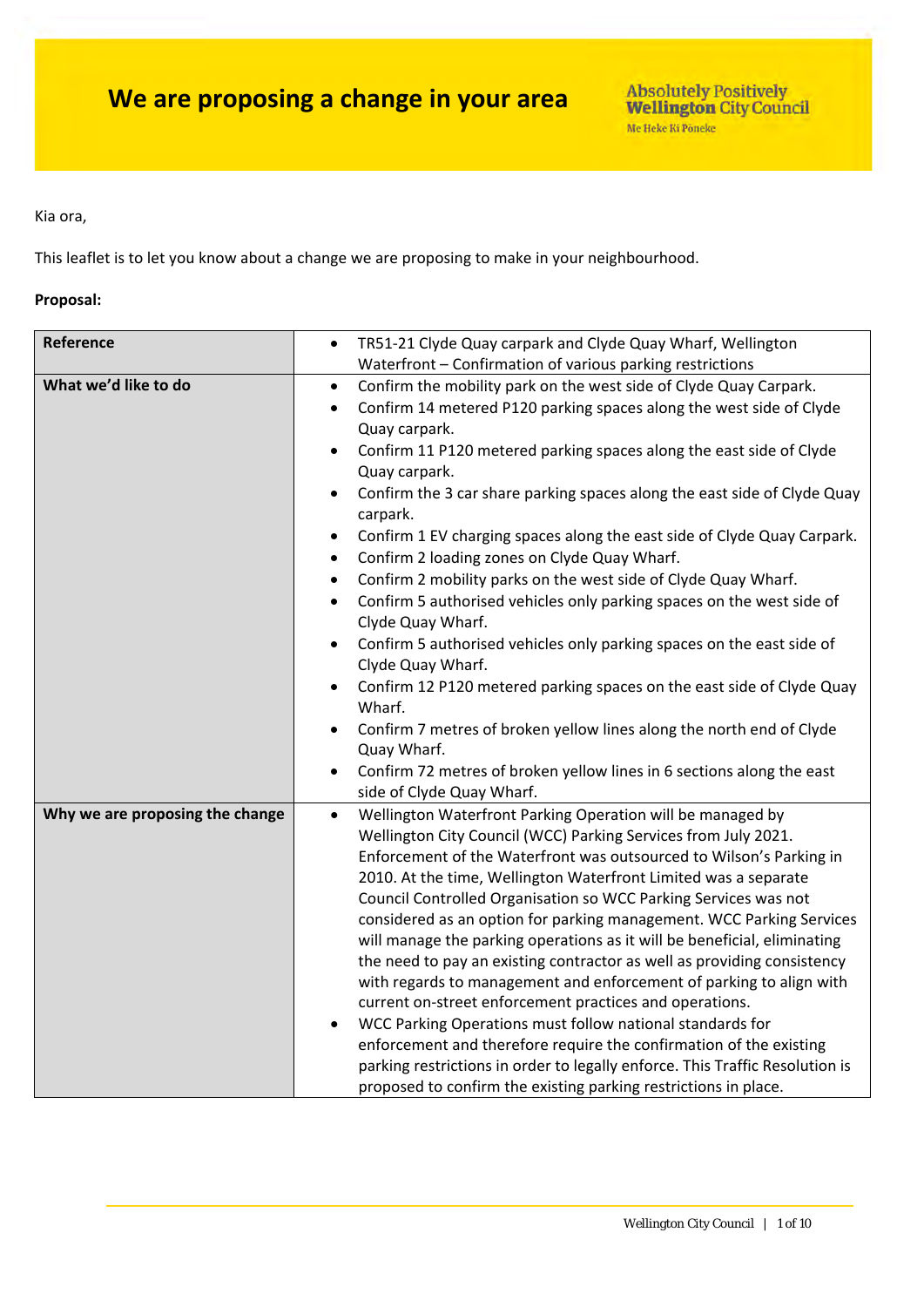|                                                   | This proposal is to be read in conjunction with TR52-21 which will<br>provide a blanket "No Stopping, At All Times" zonal restriction except<br>for authorised vehicles together with a "Shared Zone, AT All Times"<br>restriction across the entire Wellington Waterfront area.<br>WCC Parking Services managing the Waterfront parking with the<br>implementation of a "No Stopping At All Times" and "Shared Zone At All<br>Times" restrictions will further improve safety for pedestrians, cyclist,<br>and general public by addressing the escalating issue of unauthorised<br>parking occurring within this area.                                                                                                                                                  |
|---------------------------------------------------|---------------------------------------------------------------------------------------------------------------------------------------------------------------------------------------------------------------------------------------------------------------------------------------------------------------------------------------------------------------------------------------------------------------------------------------------------------------------------------------------------------------------------------------------------------------------------------------------------------------------------------------------------------------------------------------------------------------------------------------------------------------------------|
| Location - where we propose to<br>make the change | Wellington Waterfront, Wellington Central - Clyde Quay carpark and<br>$\bullet$<br>Clyde Quay wharf.                                                                                                                                                                                                                                                                                                                                                                                                                                                                                                                                                                                                                                                                      |
| Impact                                            | Improves safety and accessibility for vehicles and pedestrians using<br>Wellington Waterfront.<br>Net parking impact - no change, confirmation of existing loading zones<br>and authorised vehicles only parking area.<br>Pedestrian impact - positive due to restricting the area in which vehicles<br>are parking and driving on the waterfront to the designated loading<br>zones and authorised vehicles only area.<br>Annual parking revenue impact - Part of an estimated \$642k per annum<br>across the waterfront<br>Improved efficiency and enforcement - providing consistency to<br>enforcement operations with current on-street practices whilst creating<br>less confusion when customers are seeking answers to their parking and<br>infringement queries. |
| How this relates to the parking<br>policy         | Supports a shift in the mode of transport used - facilitate a shift to<br>$\bullet$<br>active modes (e.g. walking and cycling) and public transport through<br>parking management and pricing, to move more people while driving<br>fewer vehicles.<br>Support safe movement - facilitate the safe and efficient movement of<br>people and goods by focusing on people safely moving along the<br>transport corridors rather than people parking in these corridors where<br>active transport is to be encouraged.                                                                                                                                                                                                                                                        |
| <b>Additional Information</b>                     | Reduced expenditure within Wellington City Council - eliminating the<br>need to pay existing external contractors.<br>The Waterfront is to support people who visit, live and work in the CBD<br>and Waterfront and is not intended for commuter parking. The WCC<br>Parking Policy aligns with this proposal by prioritising the waterfront<br>area for active modes of transport.<br>To view the legal description for this Traffic Resolution, an electronic<br>copy of the report will be available on the Council's website from 9.00am<br>Tuesday 2 March 2021 at www.wellington.govt.nz/haveyoursay or you<br>can call (04) 499 4444 and we will send one out to you.                                                                                              |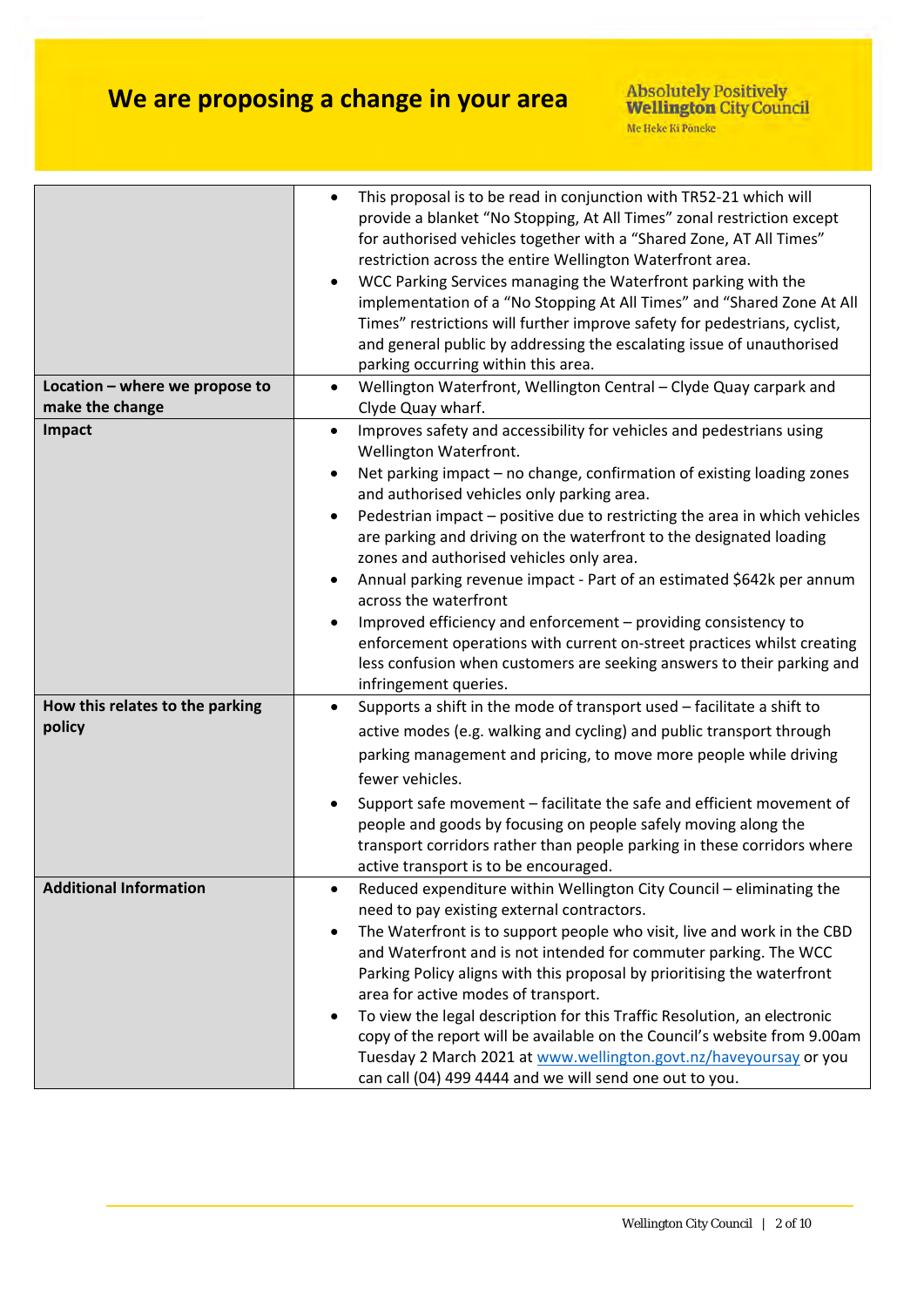| <b>Feedback</b>   | If you would like to provide us with specific feedback, you can do<br>so by filling out an online submission form, downloading a<br>printable submission form on<br>www.wellington.govt.nz/haveyoursay or emailing us at<br>trfeedback@wcc.govt.nz.<br>Please note if you are giving feedback the consultation period<br>opens 9.00am Tuesday 2 March and finishes 5.00pm Monday 22<br><b>March 2021.</b> |
|-------------------|-----------------------------------------------------------------------------------------------------------------------------------------------------------------------------------------------------------------------------------------------------------------------------------------------------------------------------------------------------------------------------------------------------------|
| <b>Next Steps</b> | 1. Feedback collated by Tuesday 23 March 2021.<br>The proposal will go to the Strategy and Policy Committee on Thursday<br>22 April 2021.                                                                                                                                                                                                                                                                 |
|                   | If approved, the proposal will be installed within the following 3 months.<br>3.                                                                                                                                                                                                                                                                                                                          |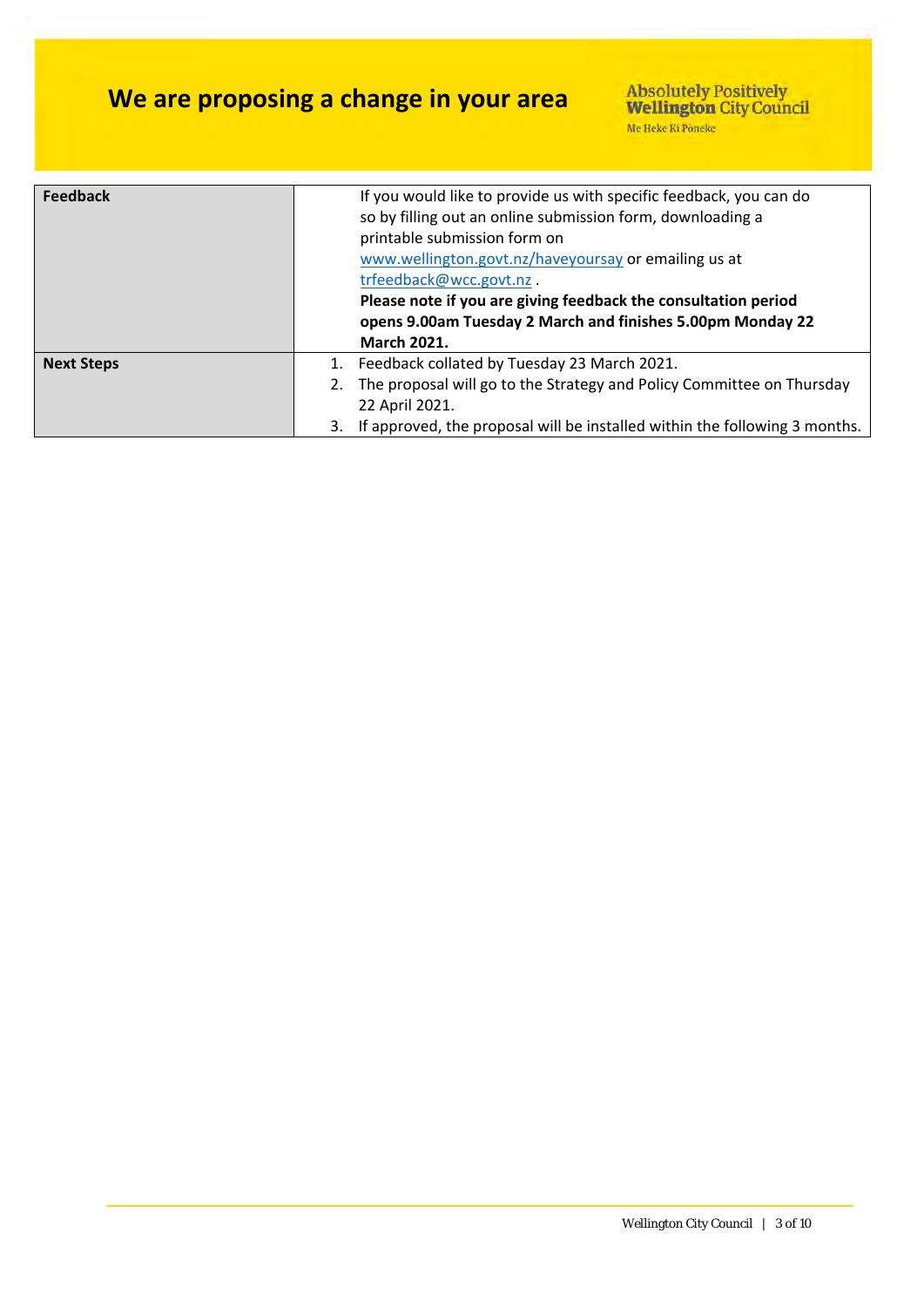**Absolutely Positively Wellington City Council** Me Heke Ki Pôneke

### **Traffic Resolution Plan 1: TR51‐21 Clyde Quay Carpark proposed confirmation of parking**

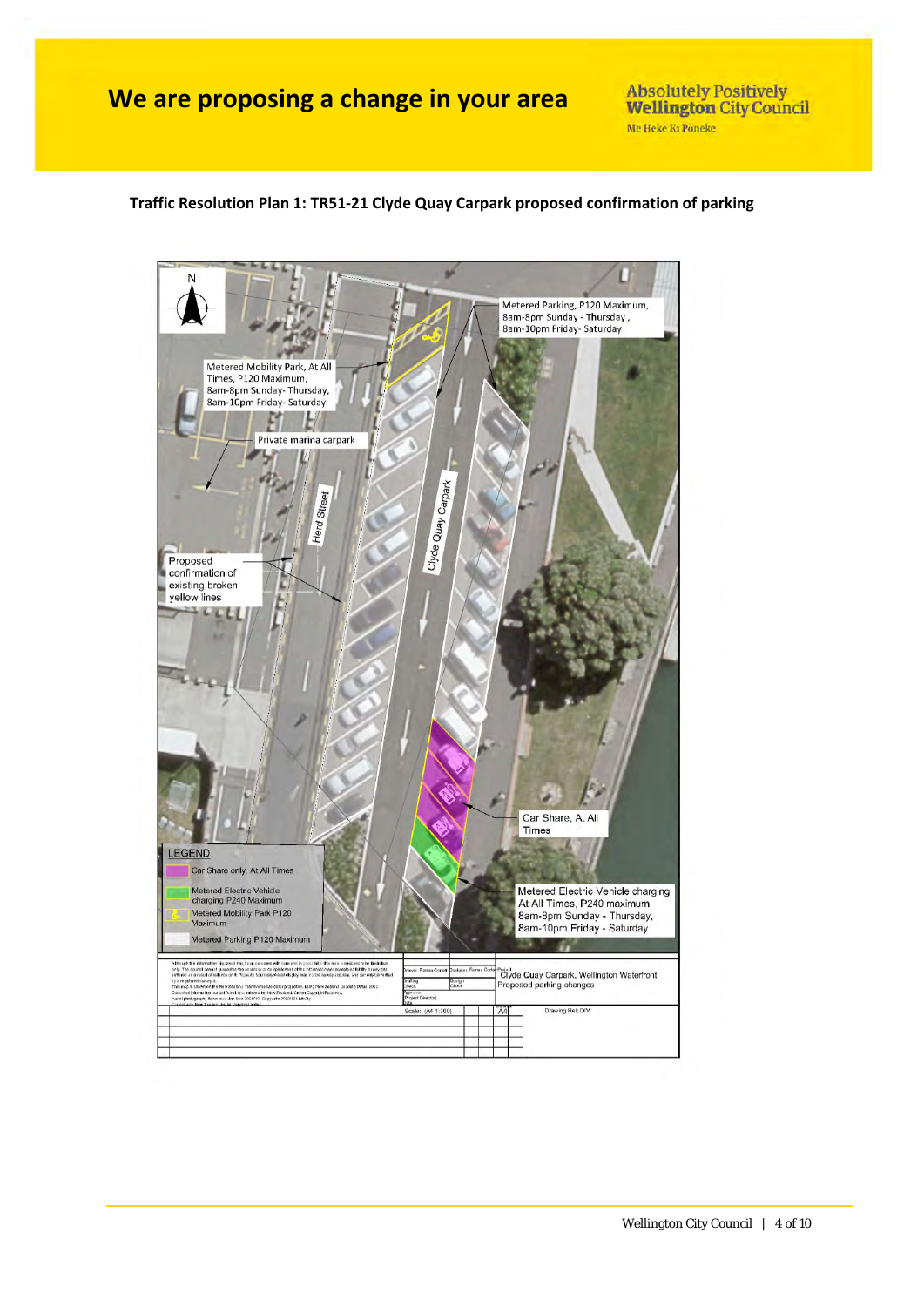**Absolutely Positively Wellington City Council** Me Heke Ki Pôneke

#### **Traffic Resolution Plan 2: TR51‐21 Clyde Quay wharf proposed confirmation of parking**

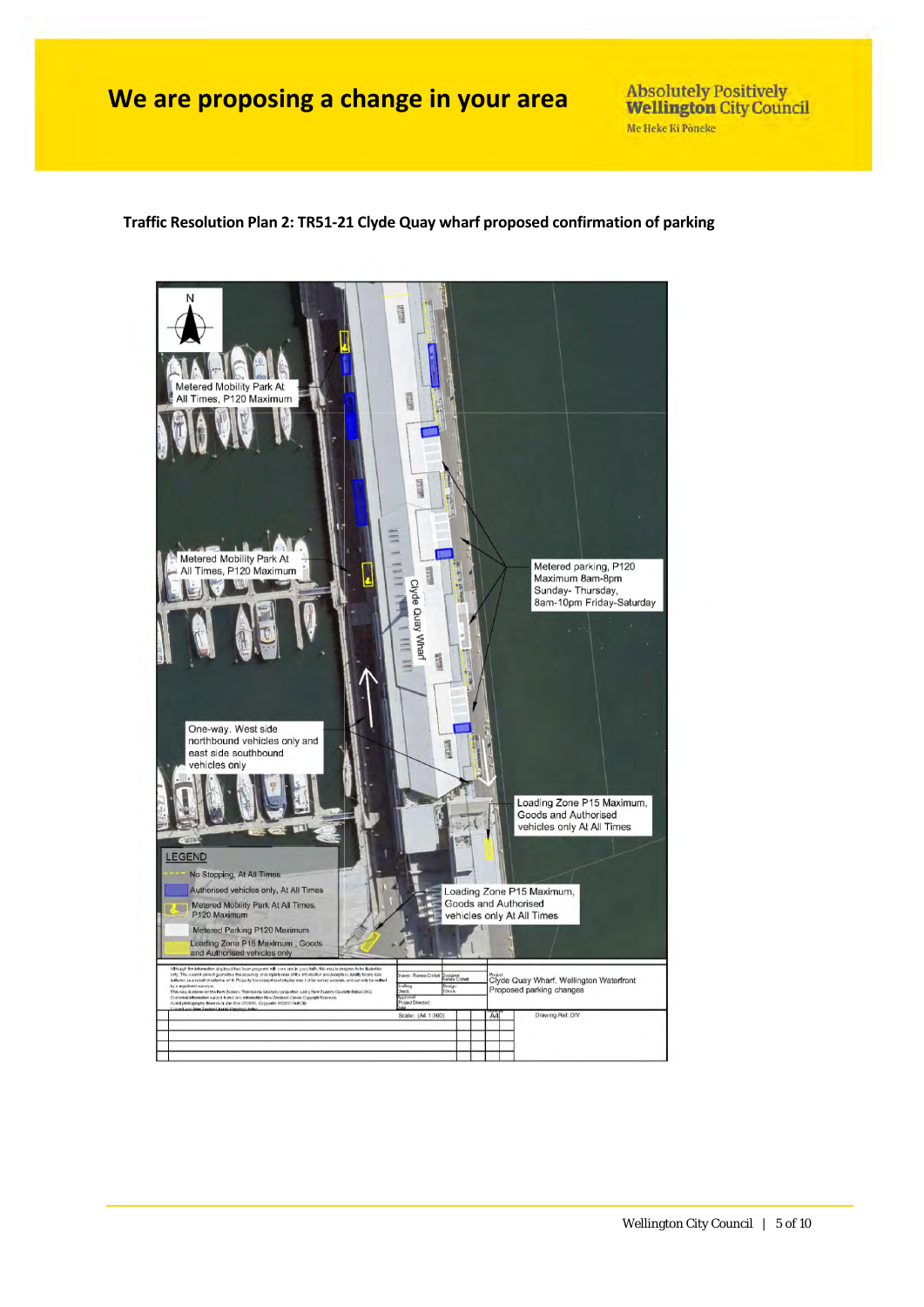### **Legal Description:**

*Add to Schedule B (Class restricted) of the Traffic Resolutions Schedule*

| <b>Column One</b>       | <b>Column Two</b>                                                                         | <b>Column Three</b>                                                                                                                                                                                                                     |
|-------------------------|-------------------------------------------------------------------------------------------|-----------------------------------------------------------------------------------------------------------------------------------------------------------------------------------------------------------------------------------------|
| <b>Clyde Quay Wharf</b> | Loading Zone P15<br>Maximum, Goods and<br><b>Authorised Vehicles</b><br>only At All Times | West side, commencing at its intersection<br>with Herd street (Grid coordinates X=<br>1,749,523.01m Y= 5,427,448.55m) and<br>extending in an northerly direction following<br>the western kerb line for 15 metres.                      |
| <b>Clyde Quay Wharf</b> | <b>Authorised vehicles</b><br>only, At All Times                                          | East side, commencing 123 metres north of<br>its intersection with Herd street (Grid<br>coordinates X= 1,749,537.92m Y=<br>5,427,446.21m) and extending in an<br>northerly direction following the eastern<br>kerb line for 12 metres.  |
| <b>Clyde Quay Wharf</b> | <b>Authorised vehicles</b><br>only, At All Times                                          | East side, commencing 165 metres north of<br>its intersection with Herd street (Grid<br>coordinates X= 1,749,537.92m Y=<br>5,427,446.21m) and extending in an<br>northerly direction following the eastern<br>kerb line for 6 metres.   |
| <b>Clyde Quay Wharf</b> | Loading Zone P15<br>Maximum, Goods and<br><b>Authorised Vehicles</b><br>only At All Times | West side, commencing 32 metres north of<br>its intersection with Herd street (Grid<br>coordinates X= 1,749,562.22m Y=<br>5,427,442.40m) and extending in an<br>northerly direction following the western<br>kerb line for 15 metres.   |
| <b>Clyde Quay Wharf</b> | <b>Authorised vehicles</b><br>only, At All Times                                          | West side, commencing 68 metres north of<br>its intersection with Herd street (Grid<br>coordinates X= 1,749,562.22m Y=<br>5,427,442.40m) and extending in an<br>northerly direction following the western<br>kerb line for 2.5 metres.  |
| <b>Clyde Quay Wharf</b> | <b>Authorised vehicles</b><br>only, At All Times                                          | West side, commencing 117 metres north of<br>its intersection with Herd street (Grid<br>coordinates X= 1,749,562.22m Y=<br>5,427,442.40m) and extending in an<br>northerly direction following the western<br>kerb line for 2.5 metres. |
| <b>Clyde Quay Wharf</b> | <b>Authorised vehicles</b><br>only, At All Times                                          | West side, commencing 152 metres north of<br>its intersection with Herd street (Grid<br>coordinates X= 1,749,562.22m Y=<br>5,427,442.40m) and extending in an<br>northerly direction following the western<br>kerb line for 2.5 metres. |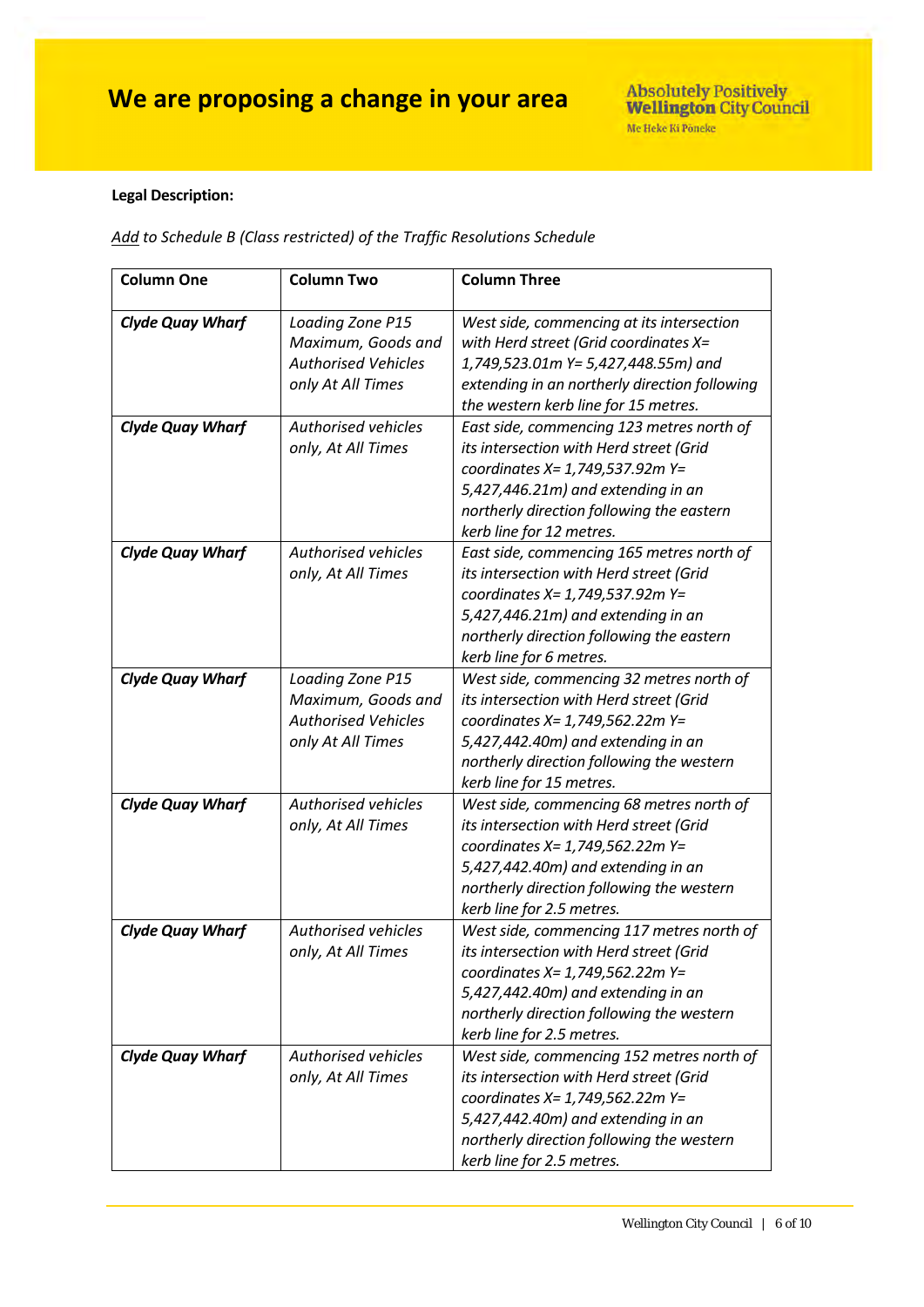| <b>Clyde Quay Wharf</b> | Authorised vehicles<br>only, At All Times | West side, commencing 165 metres north of<br>its intersection with Herd street (Grid<br>coordinates $X = 1,749,562.22m$ Y=<br>5,427,442.40m) and extending in an<br>northerly direction following the western<br>kerb line for 12 metres. |
|-------------------------|-------------------------------------------|-------------------------------------------------------------------------------------------------------------------------------------------------------------------------------------------------------------------------------------------|
|                         |                                           |                                                                                                                                                                                                                                           |

### *Add to Schedule F (Metered Parking) of the Traffic Resolutions Schedule*

| <b>Column One</b>       | <b>Column Two</b>                                                                                          | <b>Column Three</b>                                                                                                                                                                                                                    |
|-------------------------|------------------------------------------------------------------------------------------------------------|----------------------------------------------------------------------------------------------------------------------------------------------------------------------------------------------------------------------------------------|
| <b>Clyde Quay Wharf</b> | P120, Metered<br>parking Monday -<br>Thursday 8am-8pm,<br>Friday - Saturday<br>8am-10pm, Sunday<br>8am-8pm | West side, commencing 71 metres north of<br>its intersection with Herd street (Grid<br>coordinates X= 1,749,562.22m Y=<br>5,427,442.40m) and extending in an<br>northerly direction following the western<br>kerb line for 10 metres.  |
| <b>Clyde Quay Wharf</b> | P120, Metered<br>parking Monday-<br>Thursday 8am-8pm,<br>Friday - Saturday<br>8am-10pm, Sunday<br>8am-8pm  | West side, commencing 92 metres north of<br>its intersection with Herd street (Grid<br>coordinates X= 1,749,562.22m Y=<br>5,427,442.40m) and extending in an<br>northerly direction following the western<br>kerb line for 12 metres.  |
| <b>Clyde Quay Wharf</b> | P120, Metered<br>parking Monday -<br>Thursday 8am-8pm,<br>Friday - Saturday<br>8am-10pm, Sunday<br>8am-8pm | West side, commencing 120 metres north of<br>its intersection with Herd street (Grid<br>coordinates X= 1,749,562.22m Y=<br>5,427,442.40m) and extending in an<br>northerly direction following the western<br>kerb line for 10 metres. |
| <b>Clyde Quay Wharf</b> | P120, Metered<br>parking Monday-<br>Thursday 8am-8pm,<br>Friday - Saturday<br>8am-10pm, Sunday<br>8am-8pm  | West side, commencing 142 metres north of<br>its intersection with Herd street (Grid<br>coordinates X= 1,749,562.22m Y=<br>5,427,442.40m) and extending in an<br>northerly direction following the western<br>kerb line for 10 metres. |
| <b>Clyde Quay Wharf</b> | Mobility Park, At All<br>Times, Displaying an<br><b>Operation Mobility</b><br>Permit Only                  | East side, commencing 105 metres north of<br>its intersection with Herd street (Grid<br>coordinates X= 1,749,537.92m Y=<br>5,427,446.21m) and extending in an<br>northerly direction following the eastern<br>kerb line for 6.5metres. |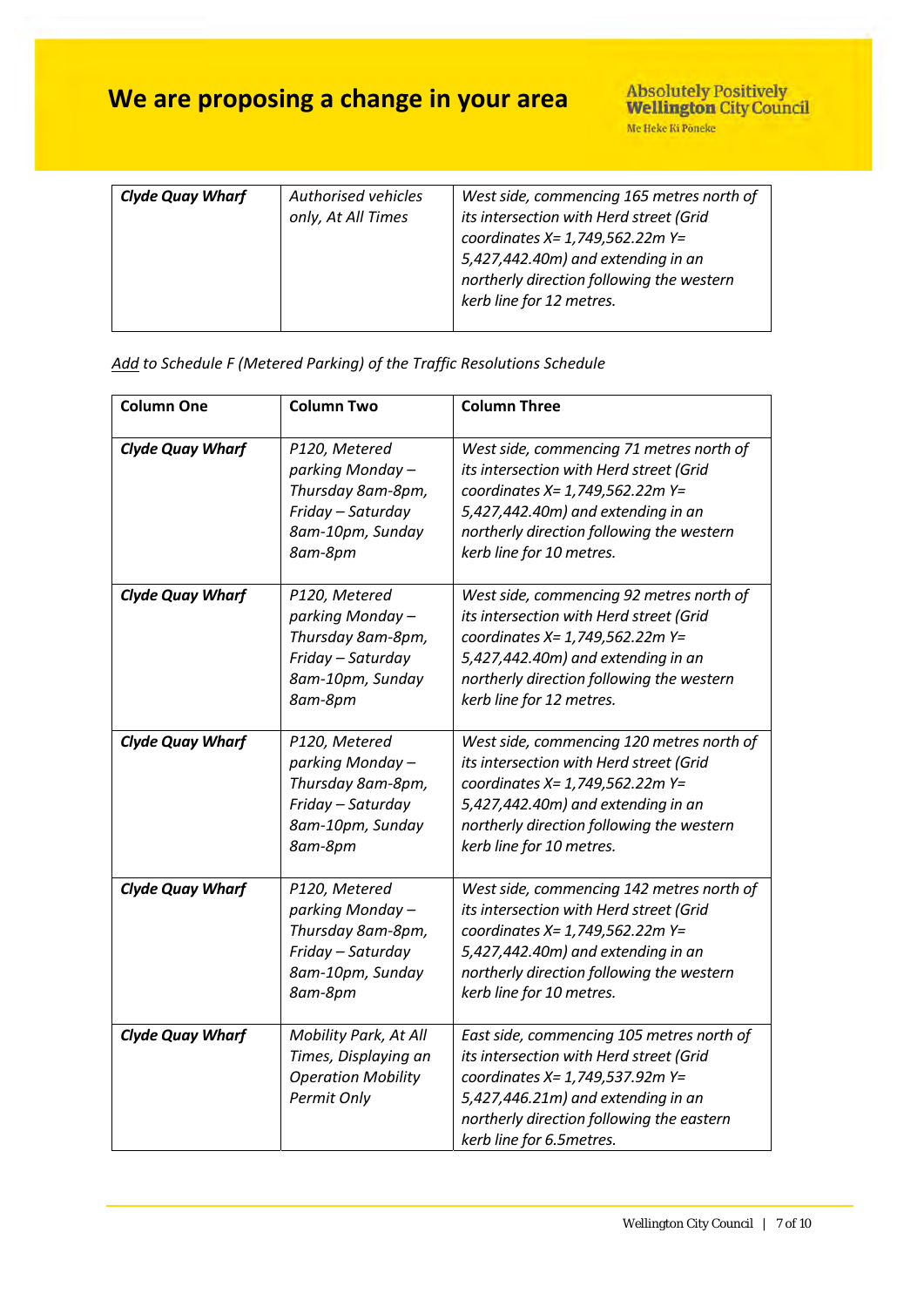| <b>Clyde Quay Wharf</b> | Mobility Park, At All<br>Times, P120 | East side, commencing 171 metres north of<br>its intersection with Herd street (Grid |
|-------------------------|--------------------------------------|--------------------------------------------------------------------------------------|
|                         | Maximum, Monday-                     | coordinates X= 1,749,537.92m Y=                                                      |
|                         | Thursday 8am-8pm,                    | 5,427,446.21m) and extending in an                                                   |
|                         | Friday - Saturday                    | northerly direction following the eastern                                            |
|                         | 8am-10pm, Sunday                     | kerb line for 6.5 metres.                                                            |
|                         | 8am-8pm, Displaying                  |                                                                                      |
|                         | an Operation Mobility                |                                                                                      |
|                         | Permit Only                          |                                                                                      |

| Add to Schedule D (No Stopping) of the Traffic Resolutions Schedule |
|---------------------------------------------------------------------|
|---------------------------------------------------------------------|

| <b>Column One</b>       | <b>Column Two</b>   | <b>Column Three</b>                            |
|-------------------------|---------------------|------------------------------------------------|
|                         |                     |                                                |
| <b>Clyde Quay Wharf</b> | No Stopping, At All | South side, commencing 196 metres north of     |
|                         | <b>Times</b>        | its intersection with Herd street (Grid        |
|                         |                     | coordinates X= 1,749,537.92m Y=                |
|                         |                     | 5,427,446.21m) and extending in an easterly    |
|                         |                     | direction following the southern kerb line for |
|                         |                     | 7 metres.                                      |
| <b>Clyde Quay Wharf</b> | No Stopping, At All | West side, commencing 55 metres north of       |
|                         | <b>Times</b>        | its intersection with Herd street (Grid        |
|                         |                     | coordinates X= 1,749,562.22m Y=                |
|                         |                     | 5,427,442.40m) and extending in an             |
|                         |                     | northerly direction following the western      |
|                         |                     | kerb line for 12 metres.                       |
| <b>Clyde Quay Wharf</b> | No Stopping, At All | West side, commencing 81 metres north of       |
|                         | <b>Times</b>        | its intersection with Herd street (Grid        |
|                         |                     | coordinates X= 1,749,562.22m Y=                |
|                         |                     | 5,427,442.40m) and extending in an             |
|                         |                     | northerly direction following the western      |
|                         |                     | kerb line for 12 metres.                       |
| <b>Clyde Quay Wharf</b> | No Stopping, At All | West side, commencing 105 metres north of      |
|                         | <b>Times</b>        | its intersection with Herd street (Grid        |
|                         |                     | coordinates X= 1,749,562.22m Y=                |
|                         |                     | 5,427,442.40m) and extending in an             |
|                         |                     | northerly direction following the western      |
|                         |                     | kerb line for 12 metres.                       |
| <b>Clyde Quay Wharf</b> | No Stopping, At All | West side, commencing 130 metres north of      |
|                         | <b>Times</b>        | its intersection with Herd street (Grid        |
|                         |                     | coordinates X= 1,749,562.22m Y=                |
|                         |                     | 5,427,442.40m) and extending in an             |
|                         |                     | northerly direction following the western      |
|                         |                     | kerb line for 12 metres.                       |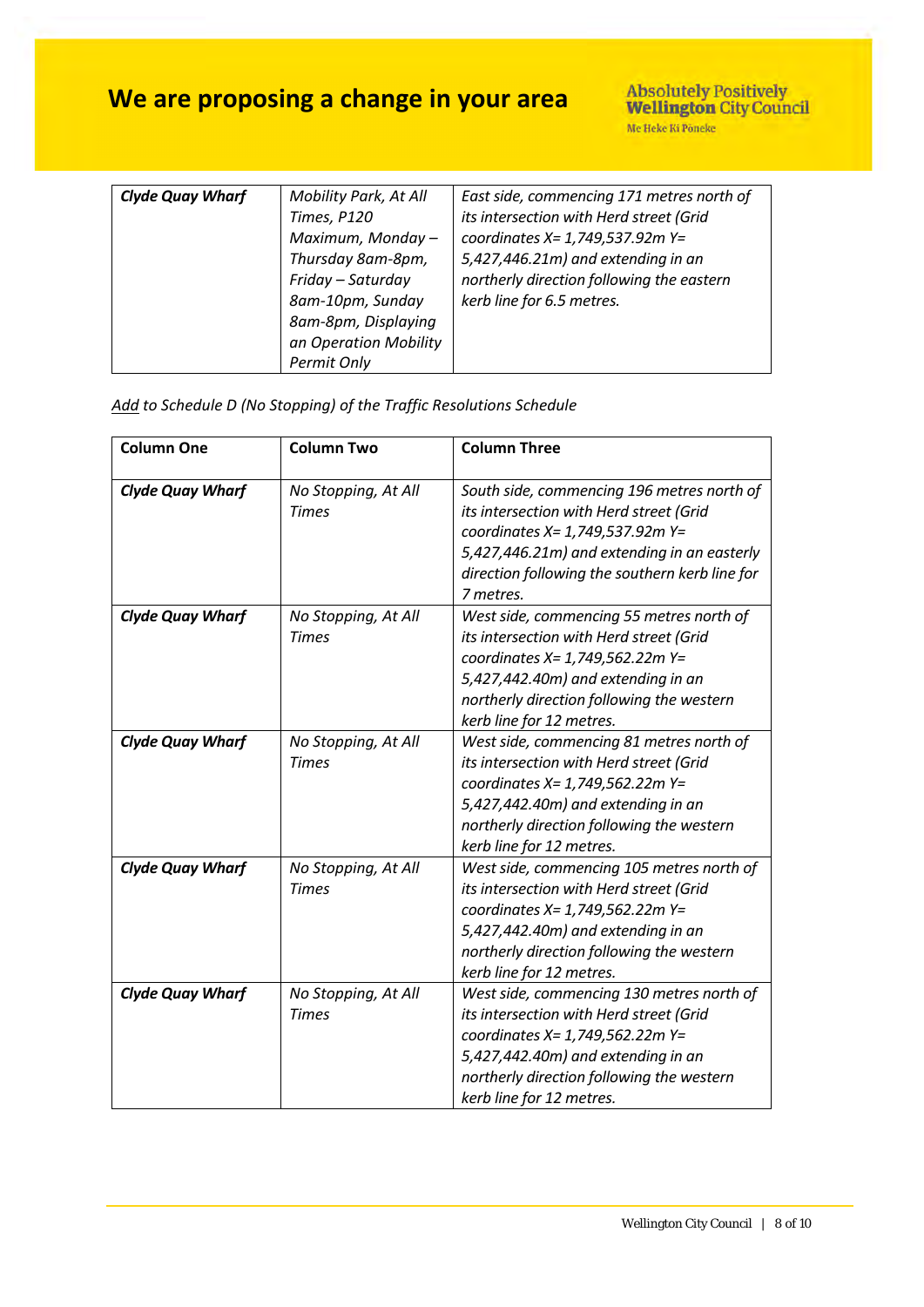| <b>Clyde Quay Wharf</b> | No Stopping, At All<br>Times | West side, commencing 154 metres north of<br>its intersection with Herd street (Grid<br>coordinates X= 1,749,562.22m Y=<br>5,427,442.40m) and extending in an<br>northerly direction following the western<br>kerb line for 12 metres. |
|-------------------------|------------------------------|----------------------------------------------------------------------------------------------------------------------------------------------------------------------------------------------------------------------------------------|
| <b>Clyde Quay Wharf</b> | No Stopping, At All<br>Times | West side, commencing 178 metres north of<br>its intersection with Herd street (Grid<br>coordinates X= 1,749,562.22m Y=<br>5,427,442.40m) and extending in an<br>northerly direction following the western<br>kerb line for 12 metres. |

### **Clyde Quay Carpark**

| <b>Column One</b>         | <b>Column Two</b>                                                                                                                                                                      | <b>Column Three</b>                                                                                                                                                                                                                    |
|---------------------------|----------------------------------------------------------------------------------------------------------------------------------------------------------------------------------------|----------------------------------------------------------------------------------------------------------------------------------------------------------------------------------------------------------------------------------------|
| <b>Clyde Quay Carpark</b> | Mobility Park, At All<br>Times, P120<br>Maximum, Monday -<br>Thursday 8am-8pm,<br>Friday - Saturday<br>8am-10pm, Sunday<br>8am-8pm, Displaying<br>an Operation Mobility<br>Permit Only | West side, commencing at its intersection<br>with Herd street (Grid coordinates X=<br>1,749,549.16m Y= 5,427,434.54m) and<br>extending in an southerly direction following<br>the western kerb line for 4.5 metres.                    |
| <b>Clyde Quay Carpark</b> | Car Share, At All<br><b>Times</b>                                                                                                                                                      | East side, commencing 43 metres south of its<br>intersection with Herd street (Grid<br>coordinates X= 1,749,554.33m Y=<br>5,427,433.72 and extending in an southerly<br>direction following the eastern kerb line for<br>9.5 metres.   |
| <b>Clyde Quay Carpark</b> | Metered Parking,<br>Electric Vehicle<br>charging At All Times,<br>P240 Maximum,<br>Monday - Thursday<br>8am-8pm, Friday -<br>Saturday 8am-10pm,<br>Sunday 8am-8pm                      | East side, commencing 52.5 metres south of<br>its intersection with Herd street (Grid<br>coordinates X= 1,749,554.33m Y=<br>5,427,433.72 and extending in an southerly<br>direction following the eastern kerb line for<br>3.5 metres. |